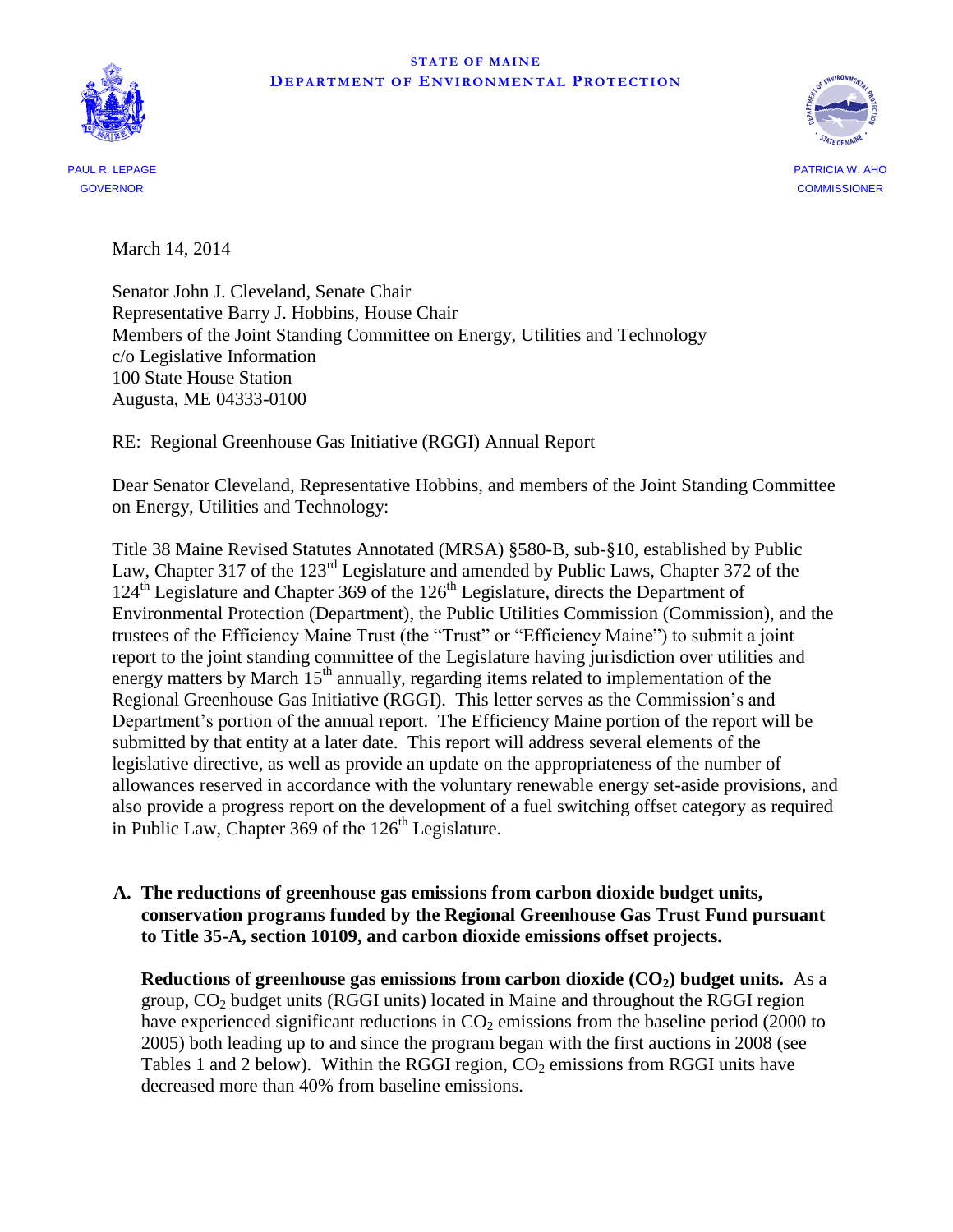The RGGI program was originally designed to stabilize carbon dioxide  $(CO<sub>2</sub>)$  emissions from the RGGI units in the region from 2009 through 2014 until the annual cap was to begin a gradual reduction of 2.5% per year between 2015 and 2018 to achieve a 10% reduction in emissions from baseline emissions. The State of Maine, along with the other RGGI participating states, made recent program changes to adjust the annual cap downward in 2014 and beyond to account for the lower than expected emissions at this point in the program. In 2014 the annual cap for the region was reduced from 165 to 91 million allowances, representing a 45% reduction in the cap. Maine's share of the new 2014 annual cap is 3.6%, or approximately 3.3 million allowances. The 91 million allowance annual cap will be adjusted further to address a surplus of allowances residing in the market. The adjusted cap then will gradually be reduced at the originally planned rate of 2.5% per year between 2015 and 2020.

Table 1 contains  $CO<sub>2</sub>$  emissions data from Maine's RGGI units from 2000 thru 2013.



# **Table 1**

| Year | Maine RGGI Source Annual CO2 Emissions (U.S. Tons) |                       |                           |                        |                               |                  |                         |
|------|----------------------------------------------------|-----------------------|---------------------------|------------------------|-------------------------------|------------------|-------------------------|
|      | FPL<br>Energy<br>Wyman                             | Verso<br>Androscoggin | Verso<br><b>Bucksport</b> | Casco<br>Bav<br>Energy | Westbrook<br>Energy<br>Center | Rumford<br>Power | Annual<br><b>Totals</b> |
| 2000 | 1,731,846                                          | 519,770               |                           | 744,689                |                               | 153,306          | 3,149,611               |
| 2001 | 1,010,729                                          | 565,951               | 731,450                   | 1,402,914              | 1,042,637                     | 762,634          | 5,516,315               |
| 2002 | 397,062                                            | 608,960               | 829,490                   | 1,582,011              | 1,580,945                     | 782,900          | 5,781,368               |
| 2003 | 1,119,510                                          | 571,181               | 778,527                   | 1,025,612              | 1,358,157                     | 661,740          | 5,514727                |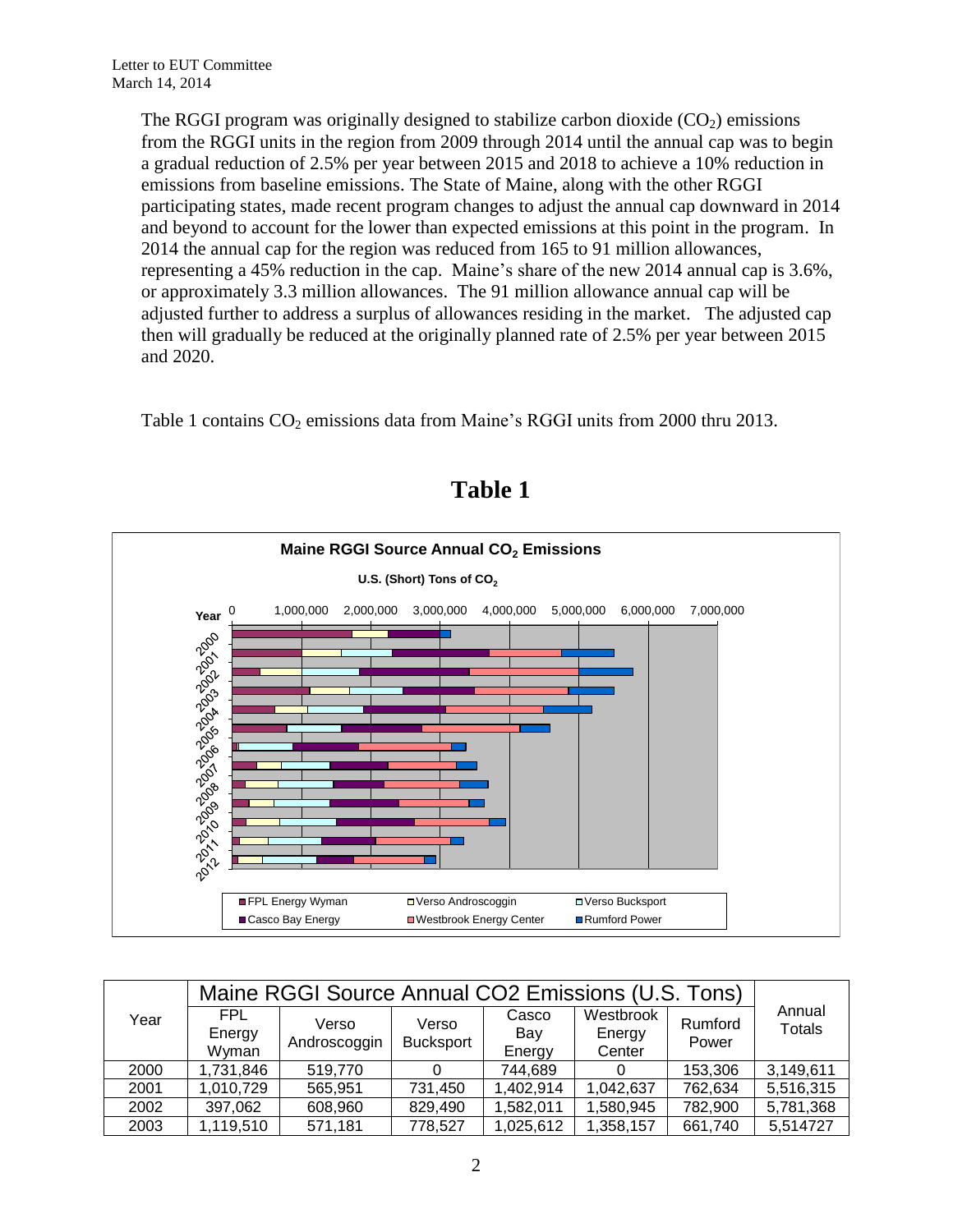Letter to EUT Committee March 14, 2014

| 2004 | 616,030 | 472,481 | 810,749 | 1,178,901 | 1,412,282 | 701,496 | 5,191,939 |
|------|---------|---------|---------|-----------|-----------|---------|-----------|
| 2005 | 788,209 | 1.019   | 792,796 | 1,153,173 | 1,419,619 | 432,298 | 4,587,114 |
| 2006 | 70,853  | 24,826  | 780,609 | 946,041   | 1,341,636 | 207,857 | 3,371,822 |
| 2007 | 357,638 | 349,532 | 708,412 | 831,251   | 991,719   | 294,645 | 3,533,197 |
| 2008 | 185,915 | 481,163 | 796,139 | 730,736   | 1,090,087 | 407,238 | 3,691,278 |
| 2009 | 242.371 | 357,730 | 809,077 | 995,235   | 1,015,132 | 223,948 | 3,643,493 |
| 2010 | 198,691 | 489,273 | 813,064 | 1,130,402 | 1,079,445 | 232,583 | 3,943,458 |
| 2011 | 107,642 | 416,387 | 766,548 | 778,158   | 1,081,176 | 187,549 | 3,337,460 |
| 2012 | 77.825  | 357,371 | 787.071 | 532,676   | 1,018,917 | 166,212 | 2,940,072 |
| 2013 | 211.640 | 352,862 | 793,406 | 161,783   | 1,011,081 | 81,648  | 2,612,423 |

*Note: Emissions from the former Mason Station in Wiscasset are not included in this table because it has not operated since 2003 and is not a RGGI source.*

Table 2 contains  $CO_2$  emissions data from all RGGI units, by state, from 2000 thru 2013.



**Table 2**

| <b>RGGI Source Annual CO2 Emissions by State (U.S. Tons)</b> |            |           |            |            |            |           |            |            |           |        |                         |
|--------------------------------------------------------------|------------|-----------|------------|------------|------------|-----------|------------|------------|-----------|--------|-------------------------|
| Year                                                         | СT         | DE        | MA         | MD         | ME         | <b>NH</b> | NJ         | <b>NY</b>  | RI        | VT     | ANNUAL<br><b>TOTALS</b> |
| 2000                                                         | 11.977.434 | .308.248  | 25.452.680 | 38.446.856 | 3.156.292* | 5.178.731 | 21.954.959 | 69.809.356 | 2.959.594 | 24.914 | 186,269,063             |
| 2001                                                         | 11.005.310 | 7.612.366 | 25.400.430 | 36.980.555 | 5.517.285* | 4.862.445 | 20.177.621 | 65.553.672 | 1.782.110 | 22.015 | 178.913.809             |
| 2002                                                         | 9.842.414  | 7.616.896 | 25.278.273 | 37.084.544 | 5,784,563* | 5,556,992 | 21.145.667 | 61.367.406 | 3.254.015 | 5.171  | 176,935,941             |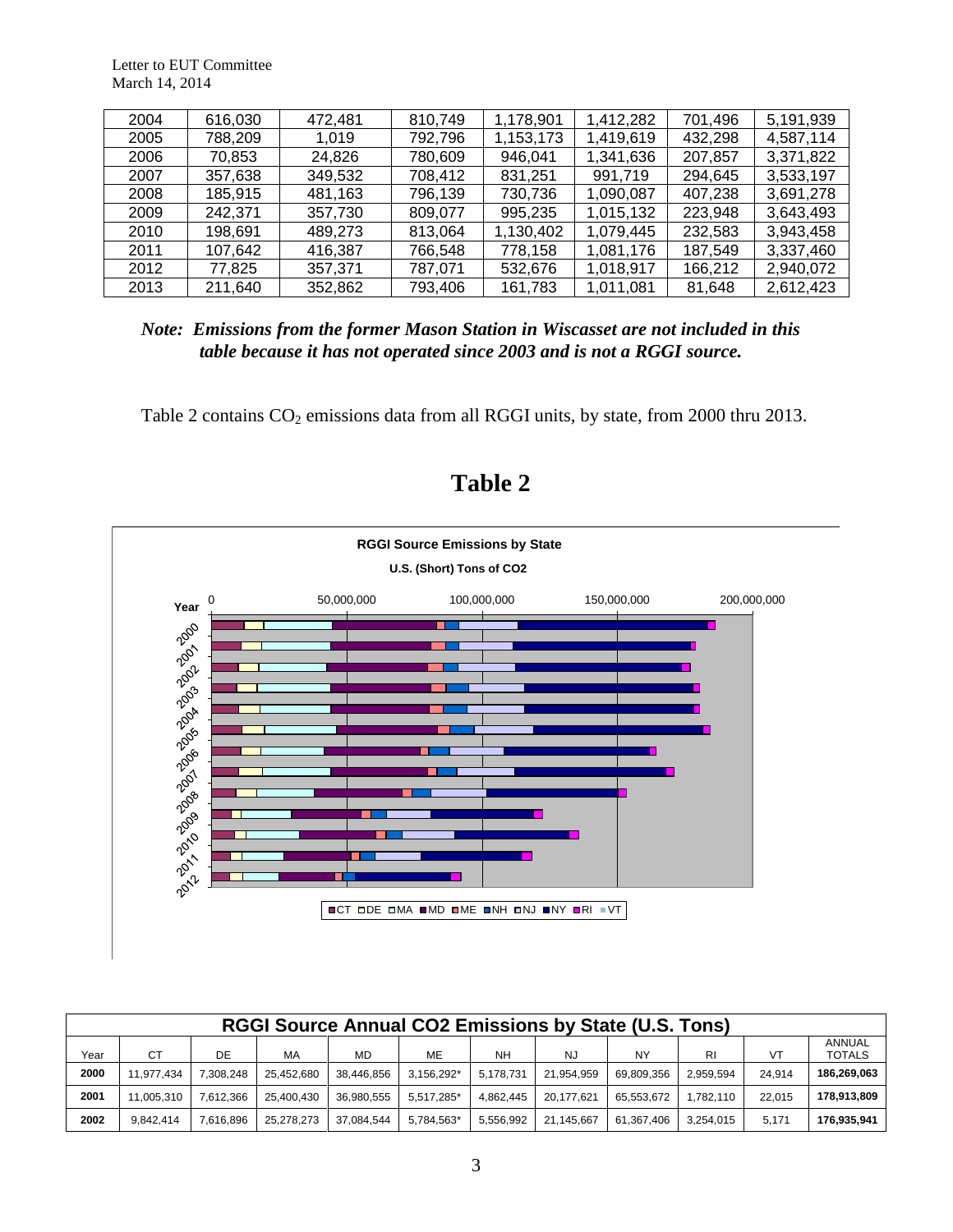$\overline{a}$ 

| 2003 | 9,273,759  | 7,628,367 | 27,218,204 | 37,064,738 | 5,515,325* | 8,478,382 | 20,543,331 | 62,129,292   | 2,668,990 | 12,094 | 180,532,482 |
|------|------------|-----------|------------|------------|------------|-----------|------------|--------------|-----------|--------|-------------|
| 2004 | 9,989,119  | 7,884,001 | 26,369,630 | 36,281,466 | 5,191,939  | 8,812,538 | 21,133,145 | 62,612,353   | 2,219,100 | 14,779 | 180,508,070 |
| 2005 | 11,323,844 | 8,300,628 | 26,640,945 | 37,263,686 | 4,587,114  | 8,972,027 | 21,937,521 | 62,718,683   | 2,692,228 | 7,781  | 184,444,457 |
| 2006 | 10,761,759 | 7,561,295 | 23,449,199 | 35,233,070 | 3,371,822  | 7,568,884 | 20,224,255 | 53,638,129   | 2,625,422 | 6,337  | 164,440,172 |
| 2007 | 10,052,782 | 8,744,154 | 25,366,733 | 35,700,194 | 3,533,197  | 7,314,954 | 21,515,622 | 55,717,151   | 3,161,200 | 6,112  | 171,112,099 |
| 2008 | 8,988,858  | 7,615,966 | 21,438,041 | 32,383,517 | 3,691,278  | 7,095,147 | 20,601,805 | 48,348,177   | 3,292,517 | 2,559  | 153,457,865 |
| 2009 | 7,322,364  | 3,708,331 | 18,661,076 | 25,572,943 | 3,643,493  | 5,769,881 | 16,359,443 | 37,861,408   | 3,416,783 | 1,965  | 122,317,687 |
| 2010 | 8,527,102  | 4,299,269 | 19,804,384 | 27,958,958 | 3,943,457  | 5,899,447 | 19,681,308 | 42,113,171   | 3,504,392 | 3,756  | 135,735,244 |
| 2011 | 7,018,498  | 4,150,396 | 15,634,872 | 24,699,638 | 3,337,460  | 5,525,369 | 17,117,779 | 37, 137, 382 | 3,946,582 | 6,537  | 118,574,513 |
| 2012 | 6,819,155  | 4,839,522 | 13,217,640 | 20,596,979 | 2,940,072  | 4,642,898 | **         | 35,417,901   | 3,735,785 | 2,319  | 92,212,271  |
| 2013 | 7,224,360  | 4,285,050 | 13,676,425 | 18,683,424 | 2,612,423  | 3,653,194 | $***$      | 33,564,388   | 2,771,104 | 2,760  | 86,473,133  |

- *\* Maine's emissions for the years 2000 to 2003 are slightly higher than in Table 1 because emissions from the former Mason Station in Wiscasset are included in this table as part of Maine's baseline emissions under RGGI.*
- *\*\* New Jersey's emissions are not included in this table beyond 2011 since they ended their participation in RGGI at the end of 2011.*

Reductions of greenhouse gas emissions from conservation programs funded by the Regional Greenhouse Gas Initiative Trust Fund will be provided in the Trust's portion of this report at a later date.

#### **Reductions of greenhouse gas emissions from offset projects.**

The offset project certification and application process was implemented in June of 2009. Independent third-party verifier status has been approved for private entities in three RGGI states. No third-party verifier has sought approval in Maine to date. Maine has received no applications for RGGI offset projects located within the state nor have there been any projects that have completed the application process in any other RGGI participating state.<sup>1</sup> The demand for offset projects and their associated allowances may increase as a result of the recent reduction to the annual cap within the RGGI program.

## **B. The improvements in overall carbon dioxide emissions and energy efficiency from sources that emit greenhouse gases including electrical generation and fossil fuel fired units.**

Improvements in overall  $CO<sub>2</sub>$  emissions from sources within Maine that emit greenhouse gases are indicated in Table 3 below.

<sup>&</sup>lt;sup>1</sup> MaineHousing's initiative to verify and sell carbon offsets is operating through national voluntary carbon markets and is not related to the RGGI offset program.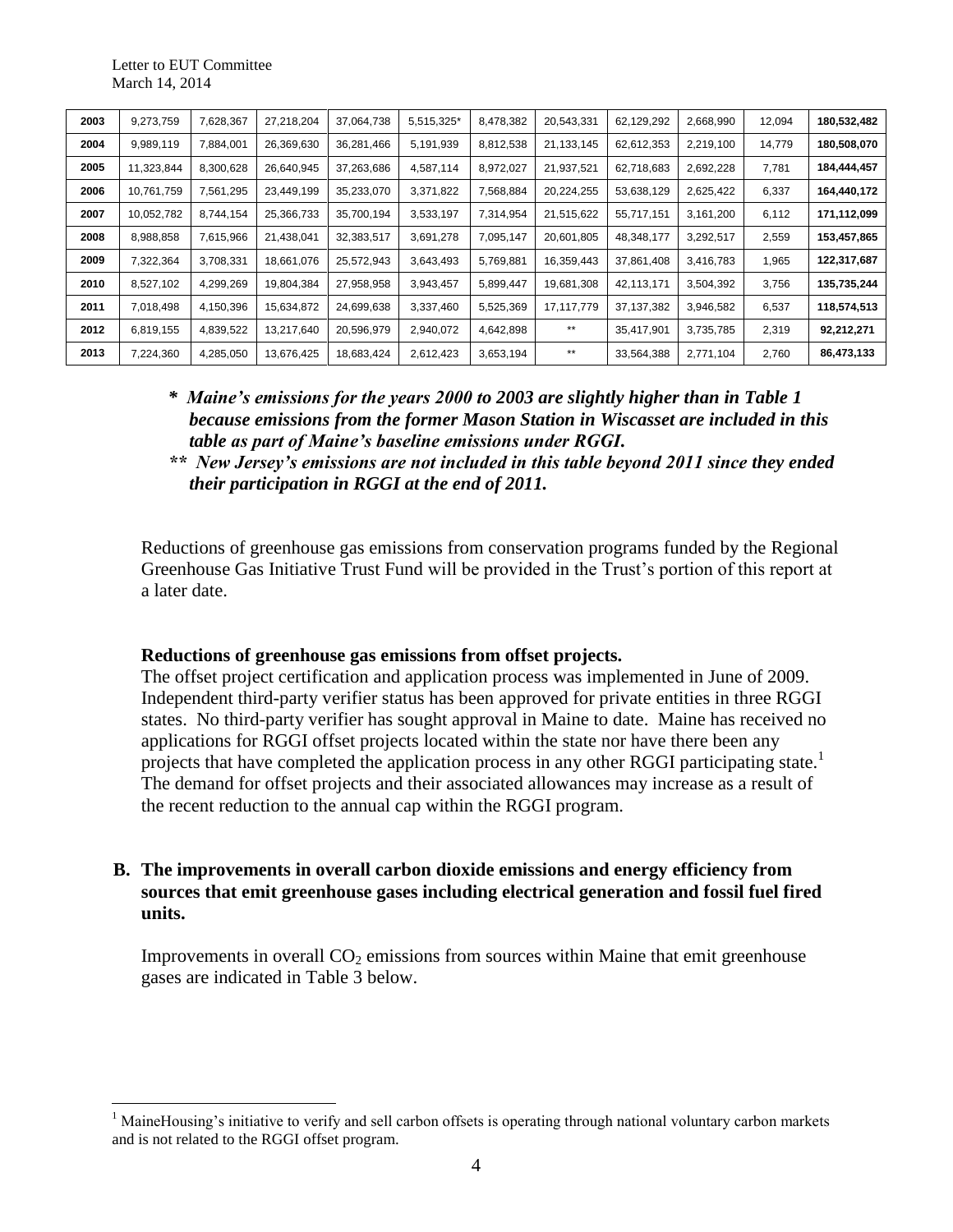**Table 3**



| Maine Annual CO2 Emissions from Fossil Fuel Combustion (In Millions of U.S. Tons) |             |            |                |                                   |       |  |  |  |  |  |
|-----------------------------------------------------------------------------------|-------------|------------|----------------|-----------------------------------|-------|--|--|--|--|--|
| Year                                                                              | Residential | Commercial | Transportation | Industrial/Electric<br>Generation | Total |  |  |  |  |  |
| 2000                                                                              | 4.30        | 2.08       | 9.46           | 7.81                              | 23.65 |  |  |  |  |  |
| 2001                                                                              | 4.28        | 1.75       | 8.45           | 9.22                              | 23.70 |  |  |  |  |  |
| 2002                                                                              | 3.85        | 2.00       | 9.65           | 9.18                              | 24.68 |  |  |  |  |  |
| 2003                                                                              | 5.27        | 2.55       | 10.33          | 8.64                              | 26.79 |  |  |  |  |  |
| 2004                                                                              | 5.73        | 2.39       | 9.60           | 8.48                              | 26.20 |  |  |  |  |  |
| 2005                                                                              | 5.10        | 2.30       | 10.34          | 8.07                              | 25.81 |  |  |  |  |  |
| 2006                                                                              | 4.44        | 1.98       | 10.37          | 6.50                              | 23.29 |  |  |  |  |  |
| 2007                                                                              | 4.26        | 2.39       | 9.99           | 6.31                              | 22.95 |  |  |  |  |  |
| 2008                                                                              | 3.45        | 2.40       | 9.04           | 6.02                              | 20.91 |  |  |  |  |  |
| 2009                                                                              | 3.24        | 2.00       | 9.46           | 5.36                              | 20.06 |  |  |  |  |  |
| 2010                                                                              | 2.94        | 1.89       | 9.39           | 5.49                              | 19.71 |  |  |  |  |  |
| 2011                                                                              | 3.02        | 2.05       | 8.71           | 4.76                              | 18.54 |  |  |  |  |  |

*Note: Emissions data for calendar year 2012 are not yet available.*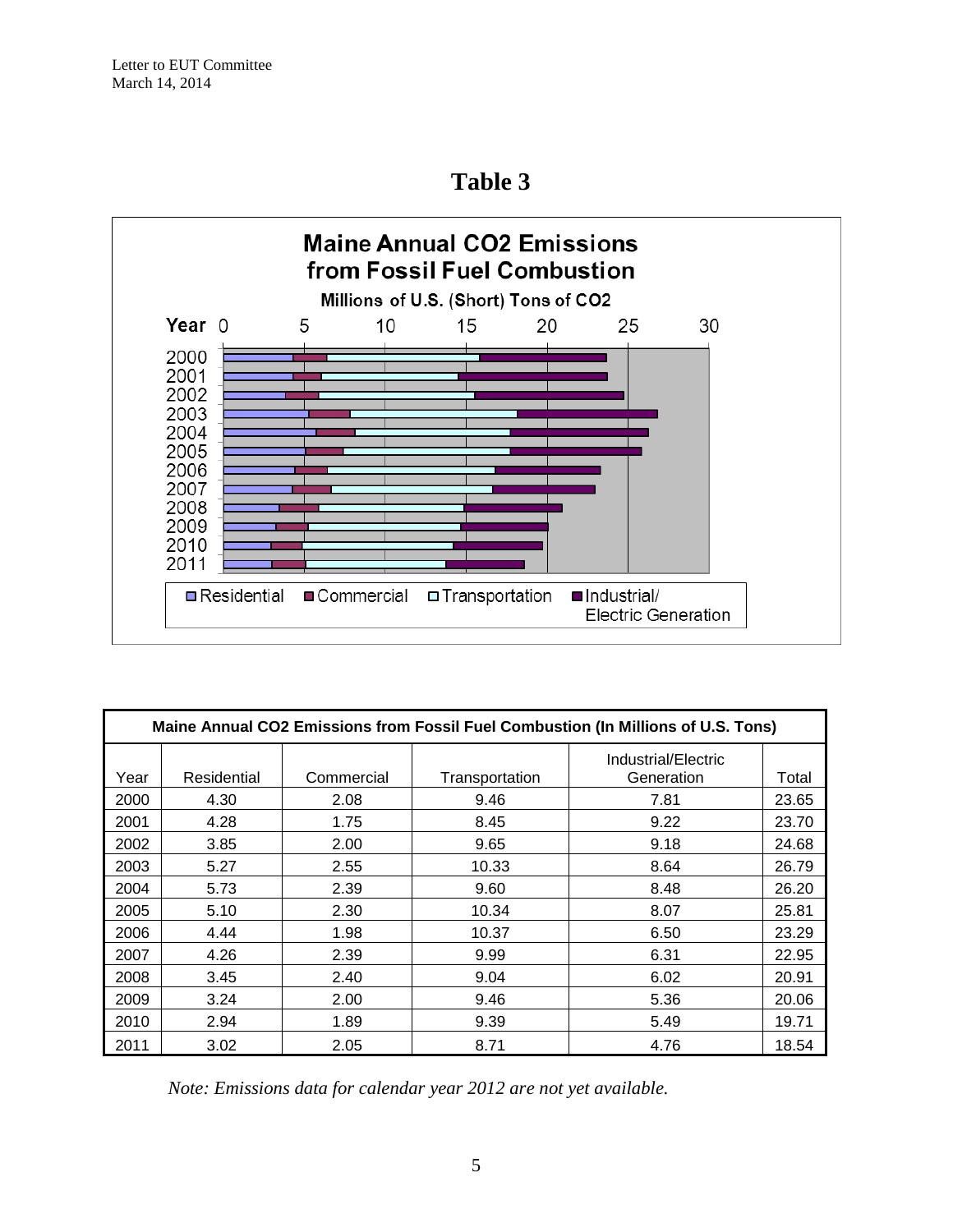### **C. The maximization of savings through systemic energy improvements statewide**

This information is to be provided in the Trust's portion of the report to be submitted at a later date.

## **D. Research and support of new carbon dioxide offset allowance categories for development in the State.**

Historically, the auction price of allowances varied from \$1.86 to \$3.51 in the first three-year control period. More recently, the supply of  $CO<sub>2</sub>$  allowances in the RGGI program has been substantially greater than the demand, causing  $CO<sub>2</sub>$  allowance prices to hover slightly below \$2 per allowance during the last two years of the program. Due to the relatively low allowance prices, there has not been a demand for offset allowances (or the projects that create them). Following the recent downward adjustment to the annual cap after the program review in 2012, prices of allowances at more recent auctions have tended to increase with the  $24<sup>th</sup>$  auction last week reaching a price of \$4.00. This may result in an increase in demand for offset allowances.

Section D-8 of Public Law, Chapter 369, the Omnibus Energy Bill enacted by the  $126<sup>th</sup>$ Legislature, directs the Department and the Commission to work together to develop and promote for recognition by the other RGGI participating states, a modification of the existing end-use energy efficiency offset category to provide incentives for industrial and residential consumers to switch from oil and coal to fuels with lower greenhouse gas emissions. The law also directs the Department and the Commission to report progress on the development of this offset category as part of this annual report. To date, the Department and Commission have conferred and exchanged ideas on how best to move forward with this directive and have developed a plan to work on two parallel tracks. One track is to work with stakeholders and the public within Maine to obtain input on the proposed offset category modifications, assess demand for the offsets, and identify challenges and opportunities that the proposed changes could create. On the other track, Commissioners Aho and Littell, along with Department and Commission staff, have begun to confer with other RGGI participating states to further develop the fuel switching offset category concept, obtain input from the region, and attempt to build consensus for the idea. Both of these tracks will consider issues such as the potential market for fuel switching offsets, the state of fuel switching possibilities and technologies, fuel prices and other economic factors involved, the application of the "additionality" concept, and other technical issues such as metrics, measurement, and verification of the offsets.

## **E. Management and cost-effectiveness of the State's energy conservation and carbon reduction programs and efforts funded by the Energy and Carbon Savings Trust and Efficiency Maine Trust established pursuant to Title 35-A, section 10109.**

This information is to be provided in the Trust's portion of the report to be submitted at a later date.